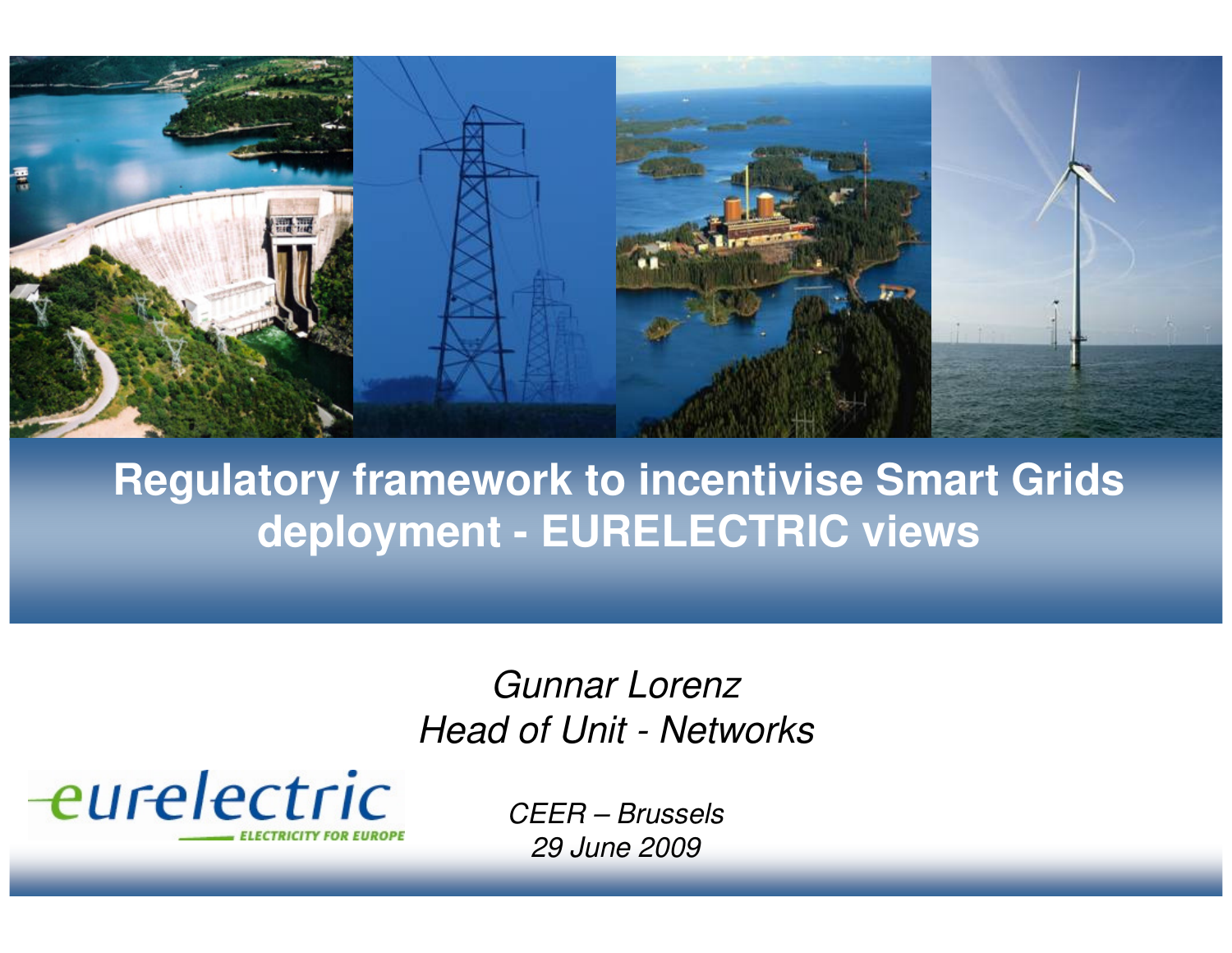

## **EURELECTRIC represents the whole value chain of the European electricity industry**

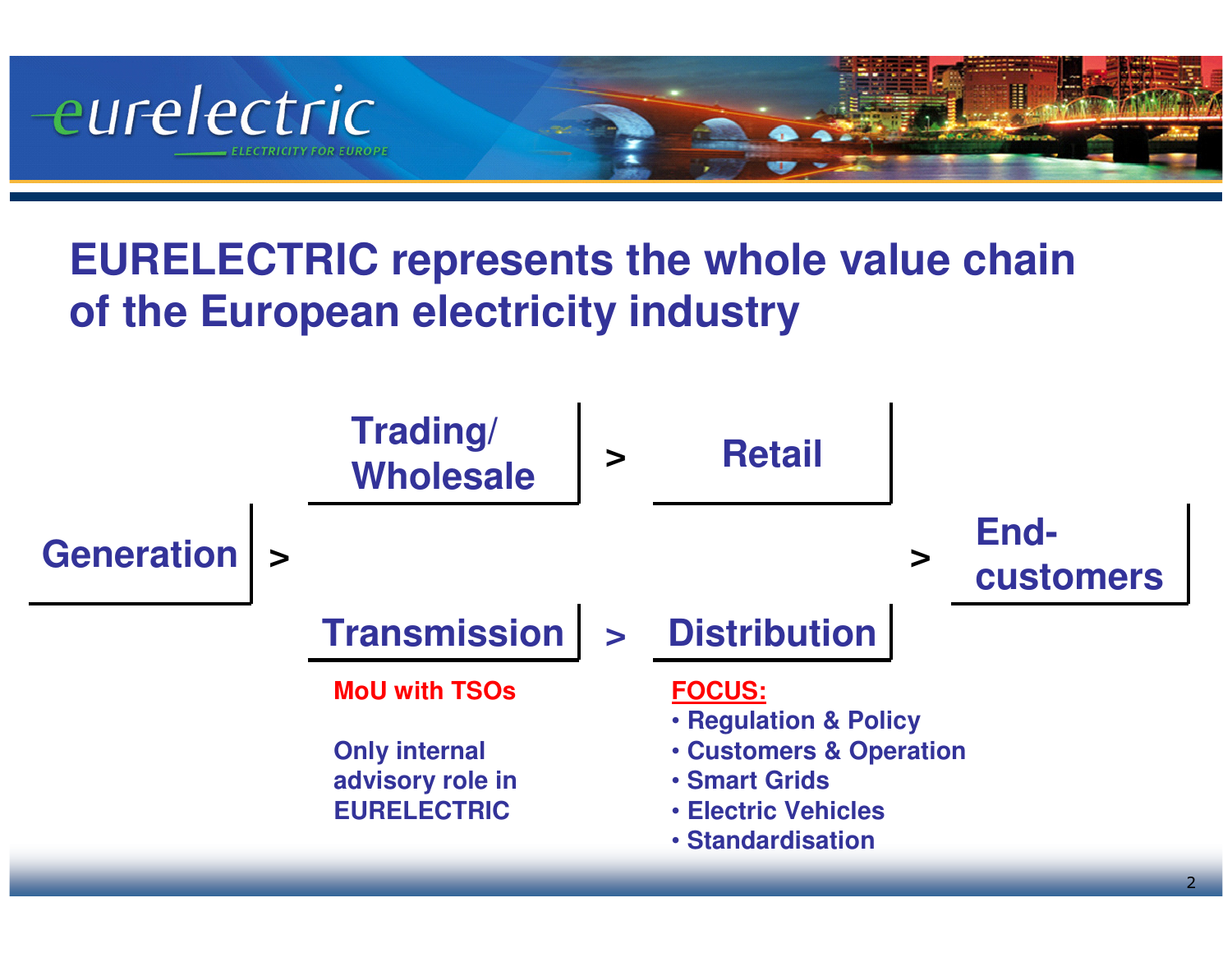

# **Highlights**

- **1. DSOs have a new mission – The regulatory frameworkmust adopt to this**
- **2. Not all technology related activities must be regulated –regulation must also facilitate a market development**
- **3. Adding "smartness" to the regulatory framework**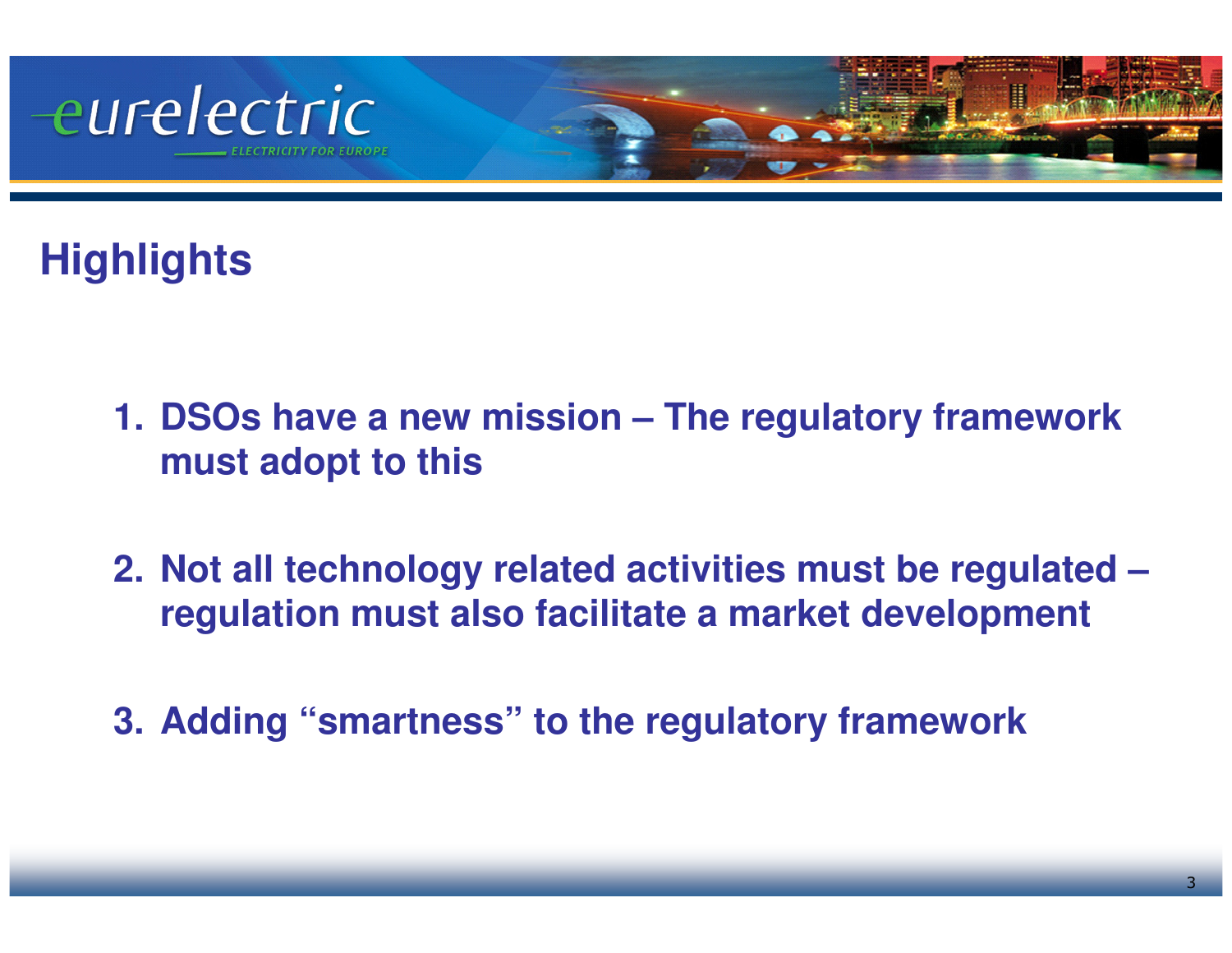

# **Highlights**

- **1. DSOs have a new mission – The regulatory frameworkmust adopt to this**
- **2. Not all technology related activities must be regulated –regulation must also facilitate a market development**
- **3. Adding "smartness" to the regulatory framework**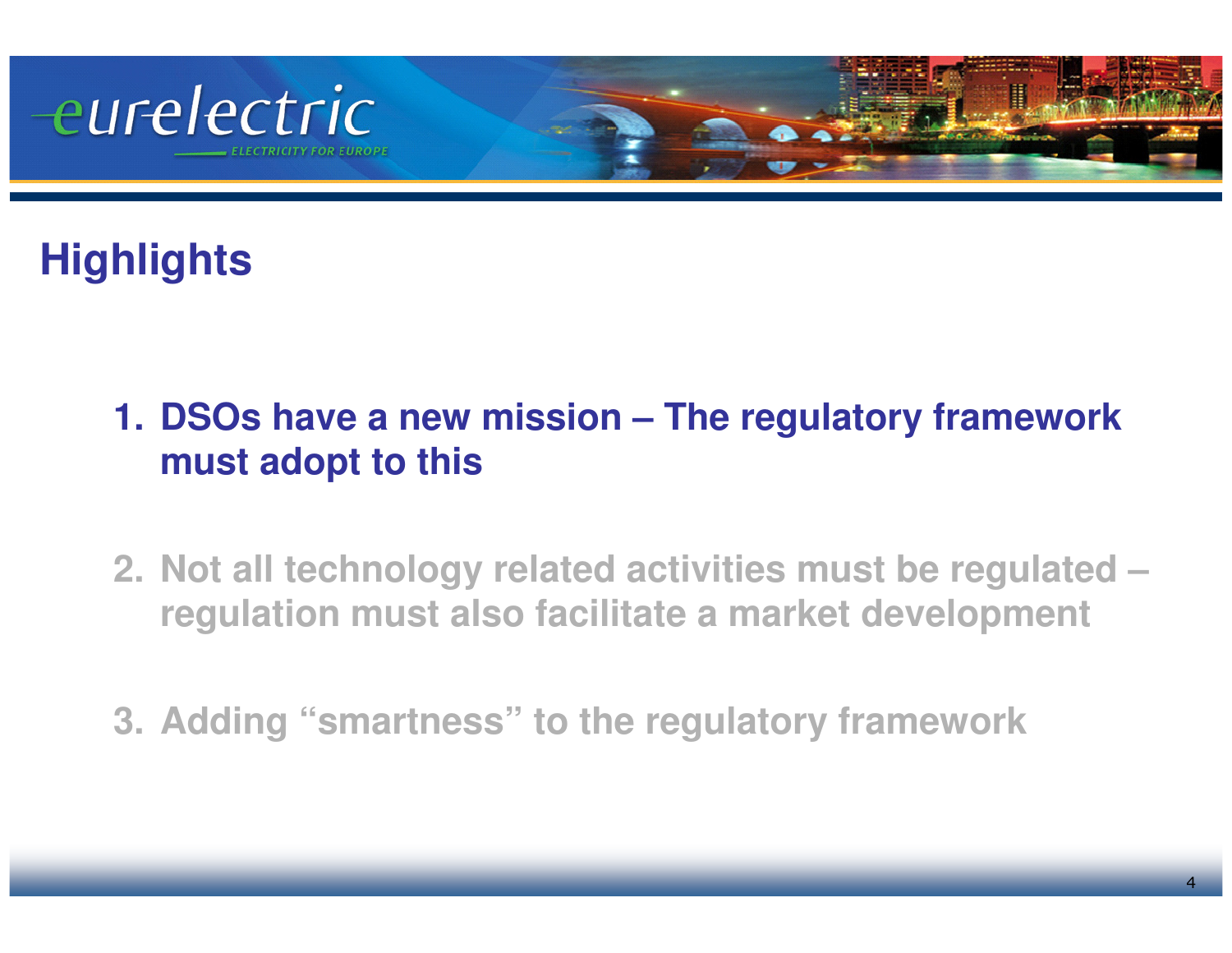

**Network operators face enormous challenges that need to be addressed in an innovative way**

- • **Policy makers want to use smart grids to achieve energy and environmental goals** 
	- Energy efficiency
	- CO2 reduction
	- Renewables integration
- •**Consumers want more convenience and control over their consumption \*)**
- •**Generators need a grid that can be flexible and reliable**
- •**Consumers and generators need to communicate with the network**
- •**Retailers want to make use of networks to transform their business**
- •**Stable Systems need new balancing options due to intermittent supply**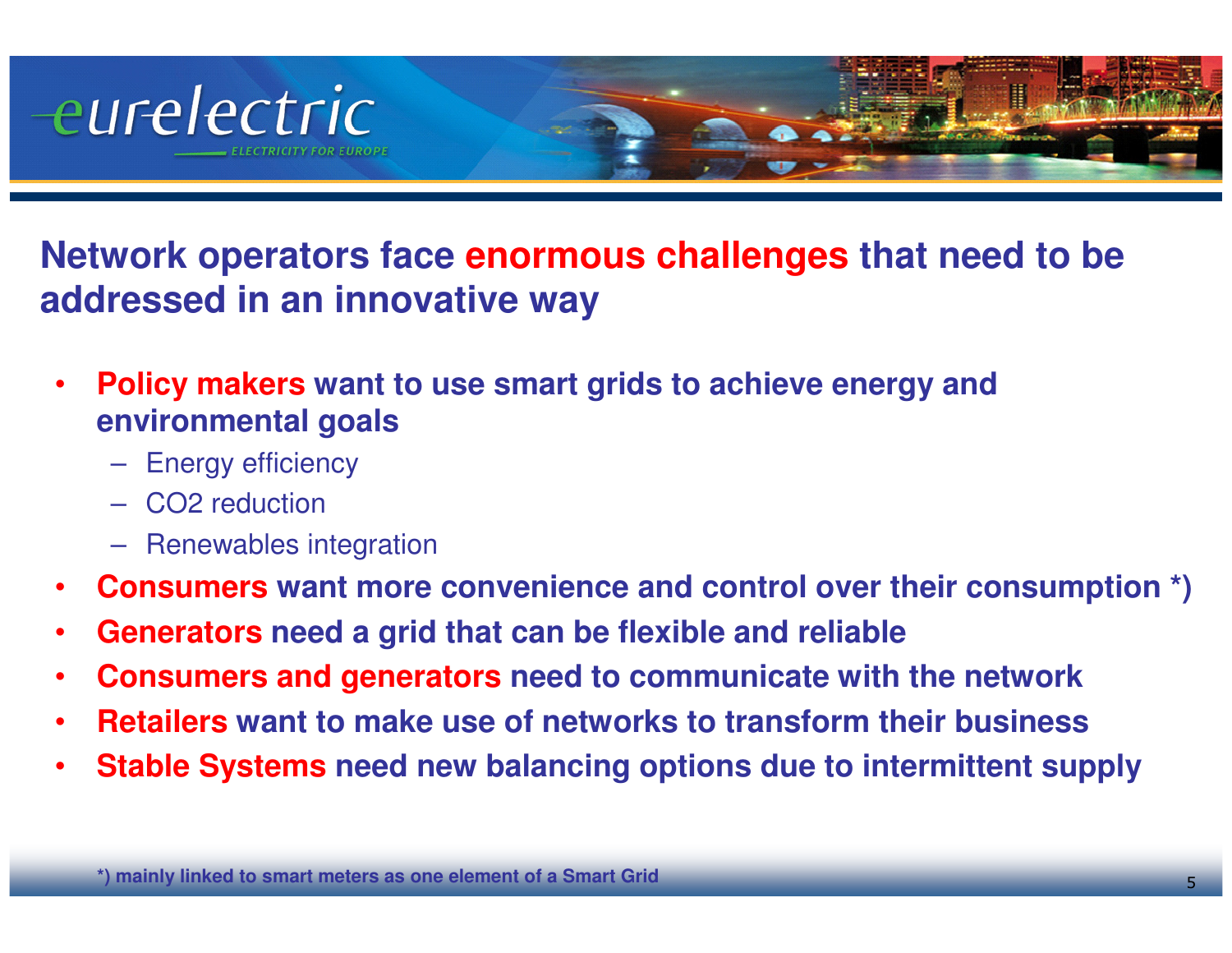

**The main traditional rationale behind regulation is to prevent the abuse of a monopoly position and will have to be extended…**

| <b>Utility</b>            | <b>Customer/ Network user</b> |
|---------------------------|-------------------------------|
| <b>Cost compensation</b>  | <b>Low prices</b>             |
| Investment incentive      | <b>Quality</b>                |
| <b>Cover capital cost</b> |                               |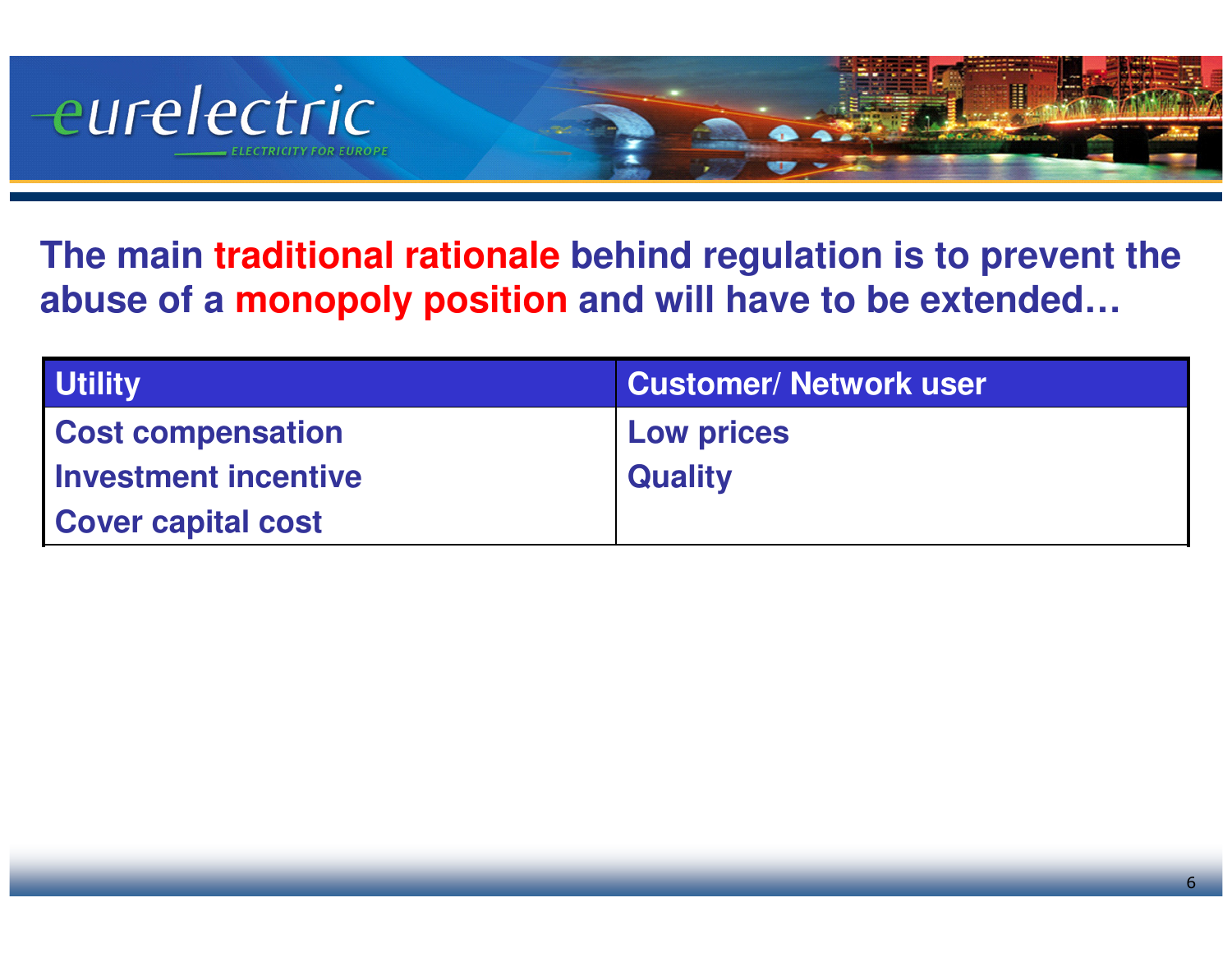

#### **…the climate package and the evolving retail market adds elements to the regulatory scope**

| <b>Utility</b>                                       | <b>Customer/ Network user</b>     |  |
|------------------------------------------------------|-----------------------------------|--|
| <b>Cost compensation</b>                             | <b>Low prices</b>                 |  |
| <b>Investment incentive</b>                          | <b>Quality</b>                    |  |
| <b>Cover capital cost</b>                            |                                   |  |
| <b>New Mission (EU market and climate packages):</b> |                                   |  |
| <b>Supplier</b>                                      | <b>Society / Environment</b>      |  |
| <b>New products</b>                                  | <b>Reduce emissions</b>           |  |
| <b>Processes (Customer switching)</b>                | <b>Renewables integration</b>     |  |
|                                                      | <b>Increase energy efficiency</b> |  |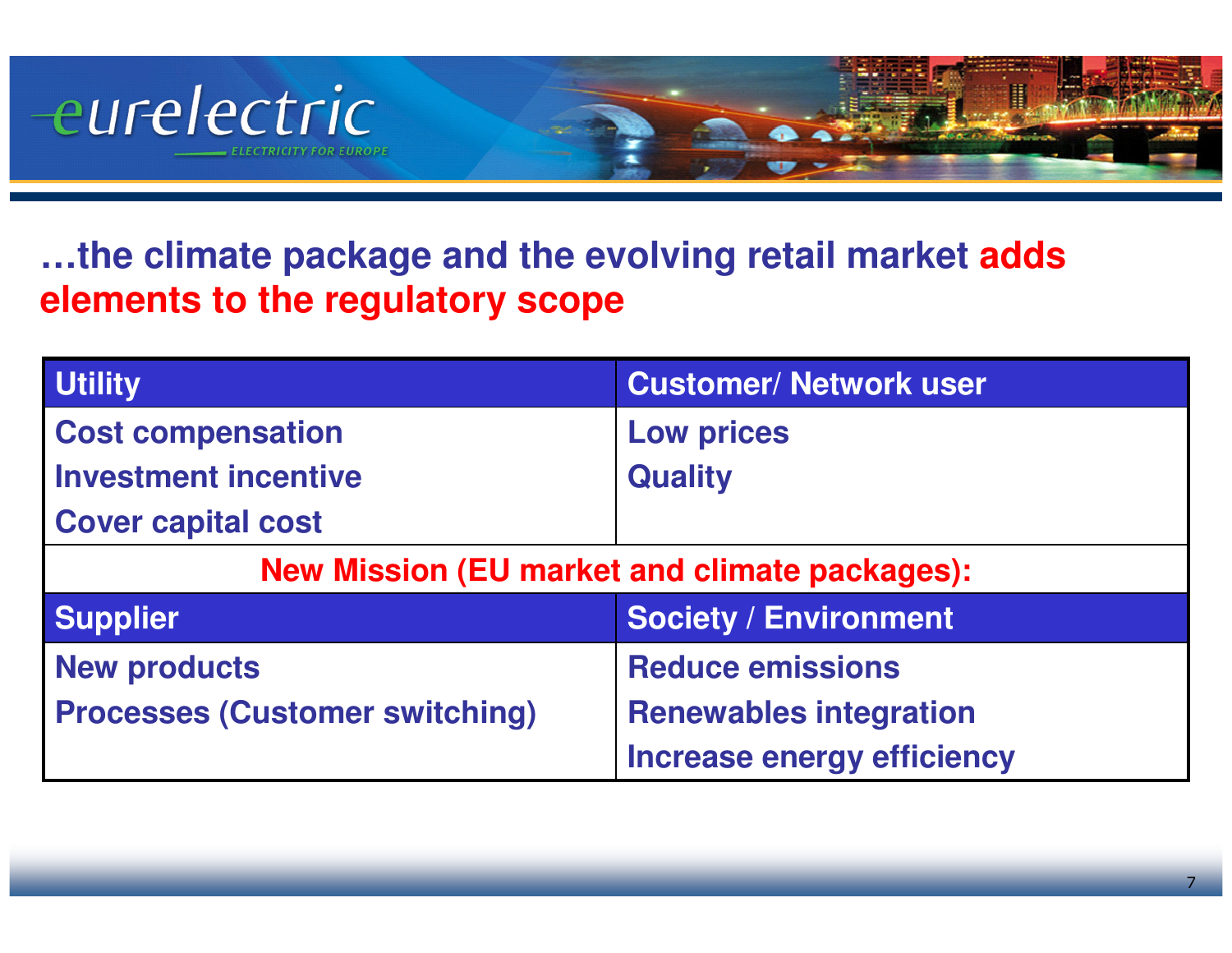

**Regulatory framework must consider the new mission of DSOs**

- • **Integrating environmental goals on distribution level**
- **Incentivising smart grids that enable the creation of a better functioning retail market place**
- **Removing barriers for investing in technological innovation**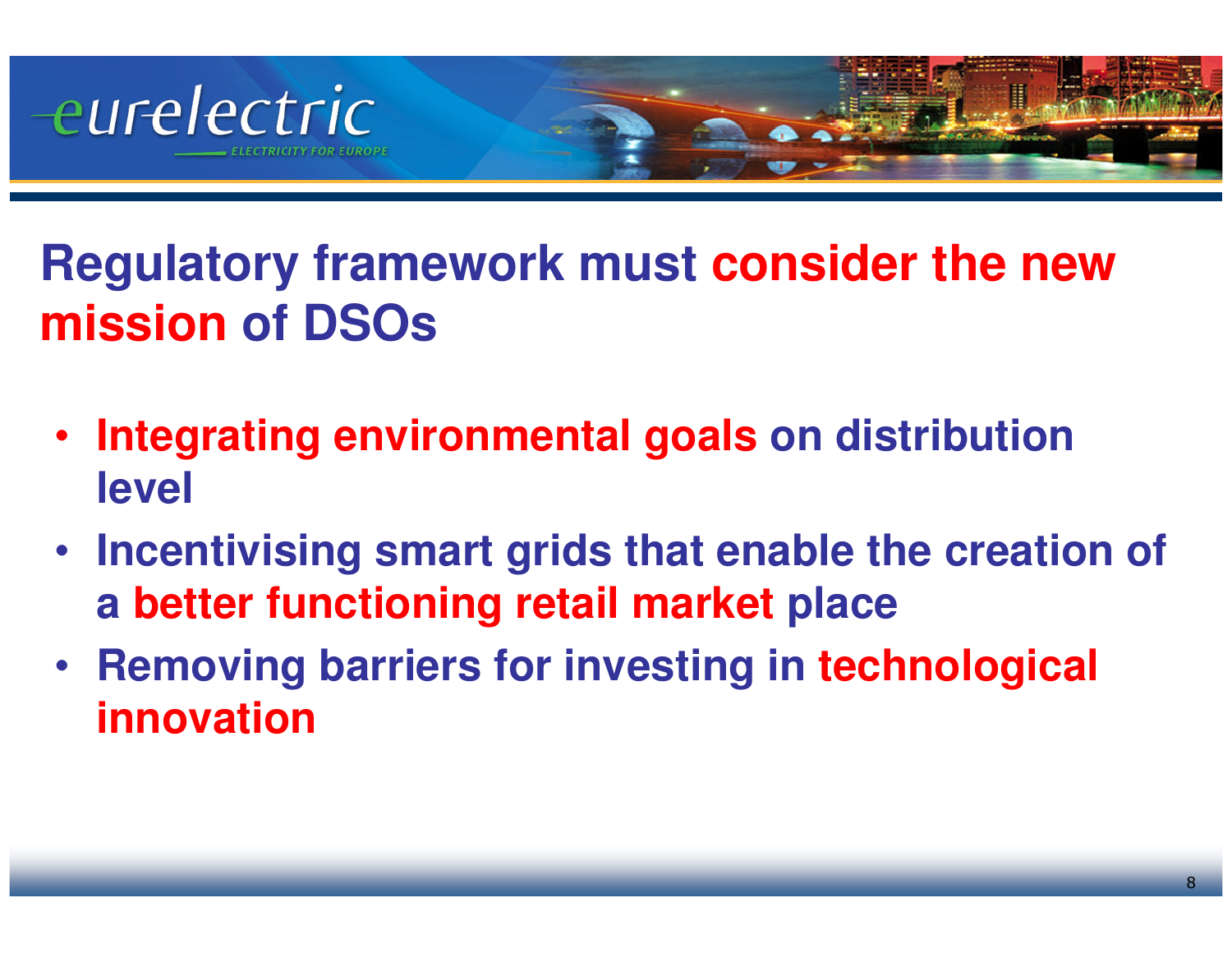

# **Highlights**

- **1. DSOs have a new mission – The regulatory frameworkmust adopt to this**
- **2. Not all technology related activities must be regulated –regulation must also facilitate a market development**
- **3. Adding "smartness" to the regulatory framework**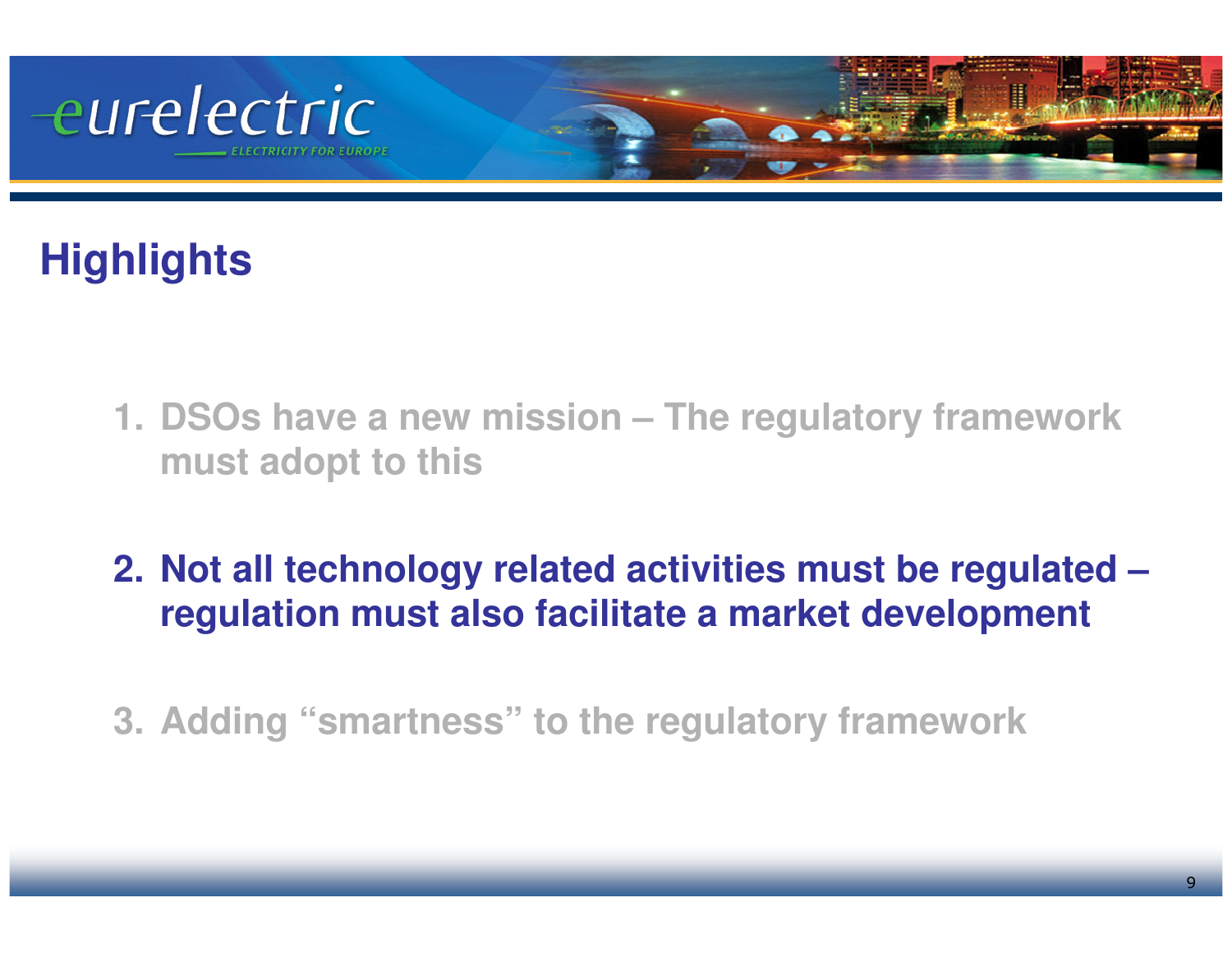

**There are areas where regulation is essential**

- **Economies of scale**
- $\bullet$ **Externalities**
- **Setting standards enabling interoperability**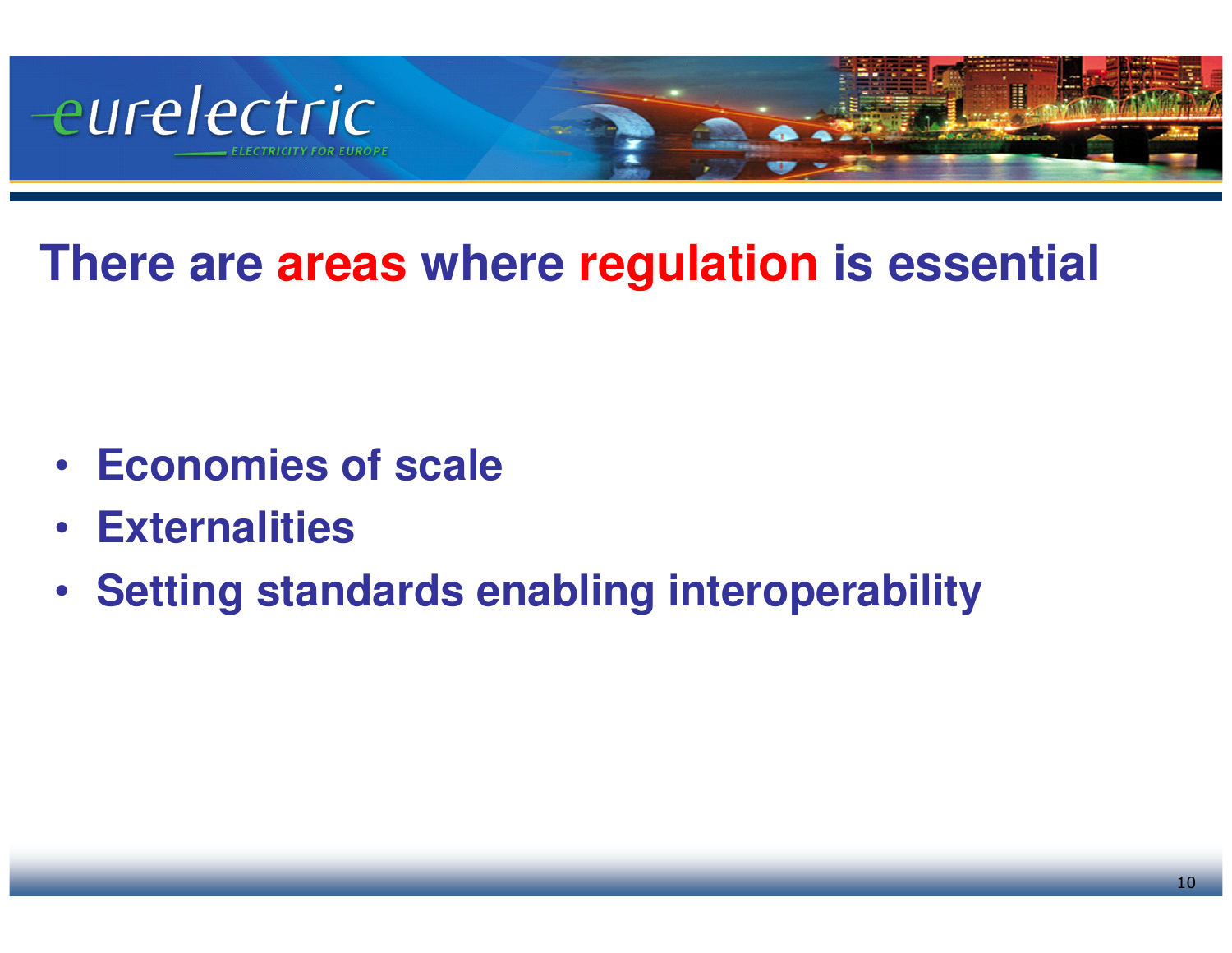

#### **Investments for smart grids might benefits several parties but are often only done by DSOs**

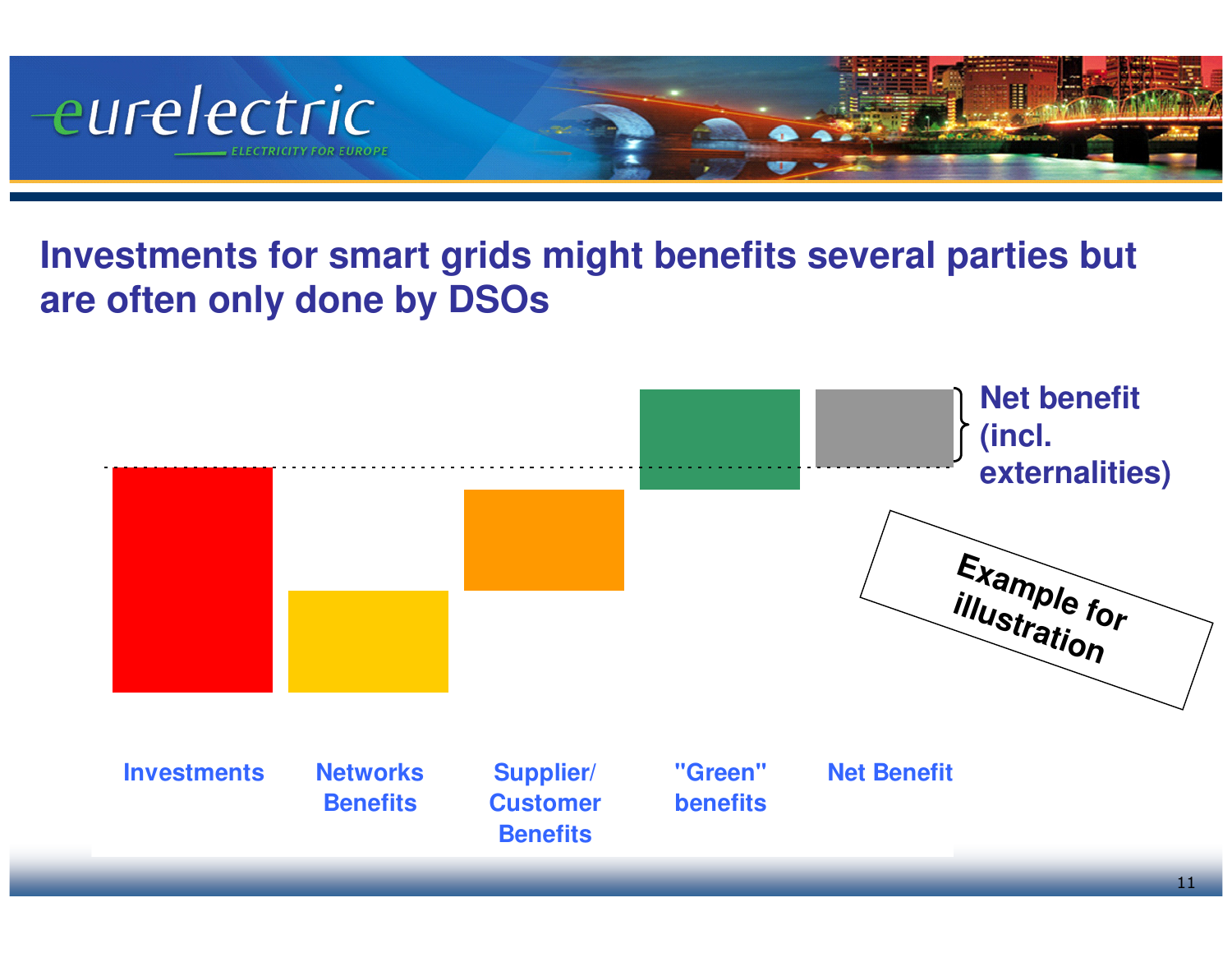

**Unbundling poses a challenge to the development of smart grids and has to be dealt with**

- $\bullet$  **Existing unbundling rules pose a challenge for synchronisation of network investments and the creation of new services.**
- • **Interoperability standards enable the market to compensate for lack of synchronisation due to existing functional and information unbundling**
- • **Not everything must be regulated but regulation is needed to create the right environment for a market to be developed**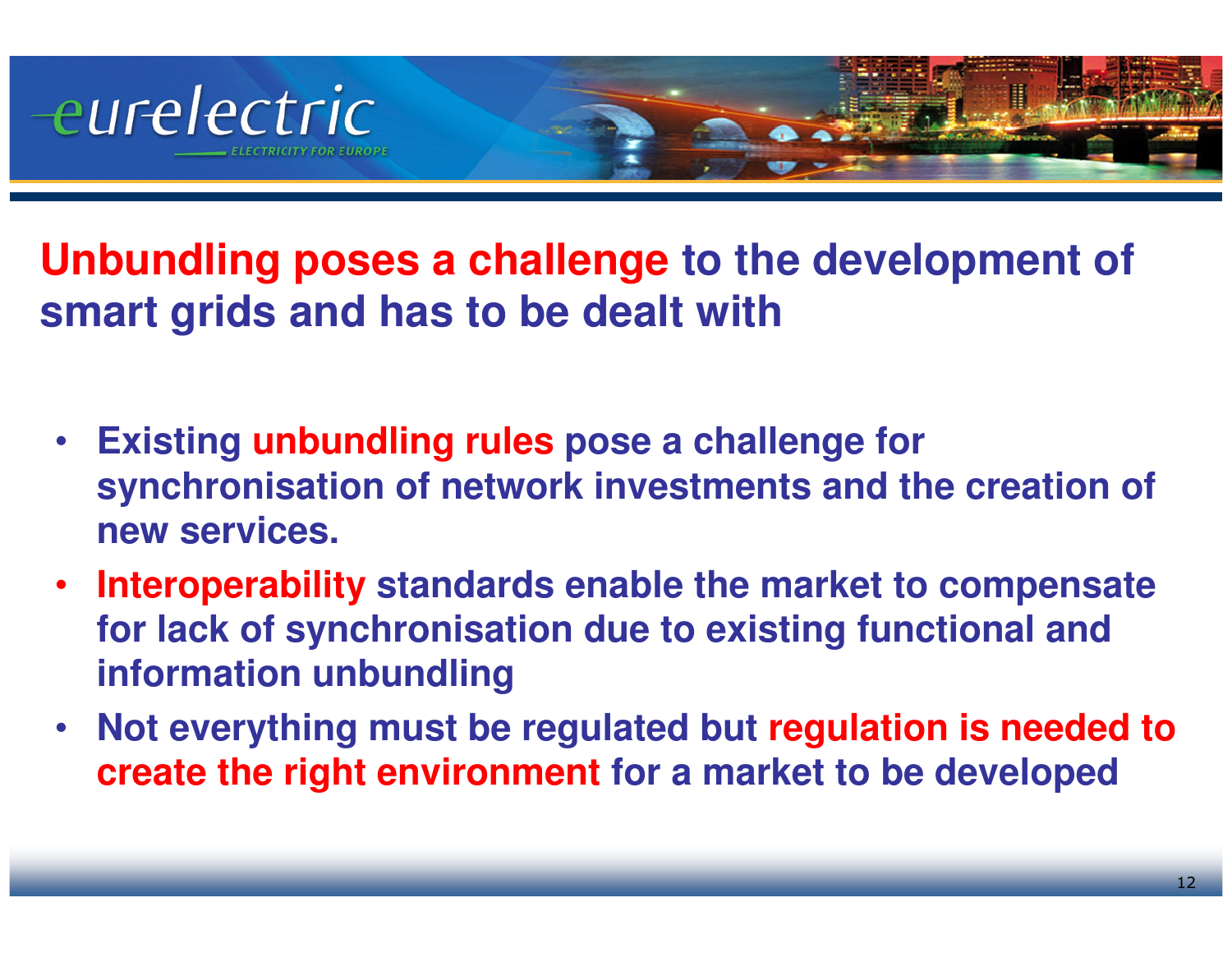

- **A stable and predictable regulatory framework ensures market development and avoid stranded investments**
	- •**Danger of stranded investments (smart meters)**
	- $\bullet$  **For customers to put trust in new technologies data protection issues must be addressed in a credible and predictable manner**
	- • **In order to give equal access to new players in the new market interoperability of technology is key for success.**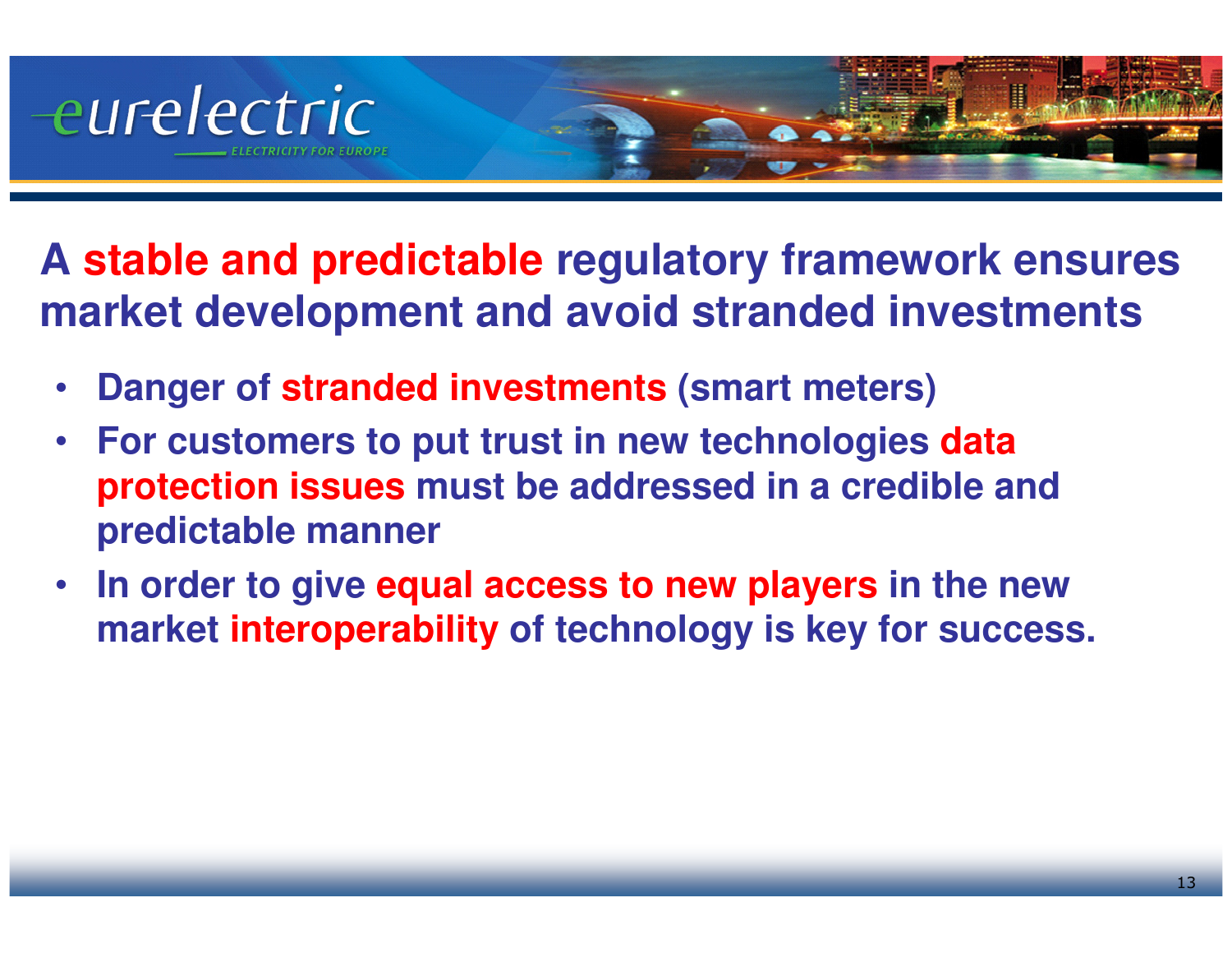

#### **Example Electric Vehicles: Standardization benefits customers, utilities and car manufacturers**

| Benefits from standardization                                                                                                                                                                                   |                                                                                                                                                                   |
|-----------------------------------------------------------------------------------------------------------------------------------------------------------------------------------------------------------------|-------------------------------------------------------------------------------------------------------------------------------------------------------------------|
| <b>For customers</b>                                                                                                                                                                                            | For Utilities/ Automobile Manufacturers *)                                                                                                                        |
|                                                                                                                                                                                                                 |                                                                                                                                                                   |
| > High convenience<br>One single solution worldwide<br>No adapters or different cables needed<br>> Faster electric vehicle run-up/market success<br>> No retrofit costs for adopting to new charging<br>systems | <b>Cost benefits</b><br>No sunk costs for proprietary interim<br>solutions<br><b>Shared</b> development and standardization<br>costs<br><b>Economies of scale</b> |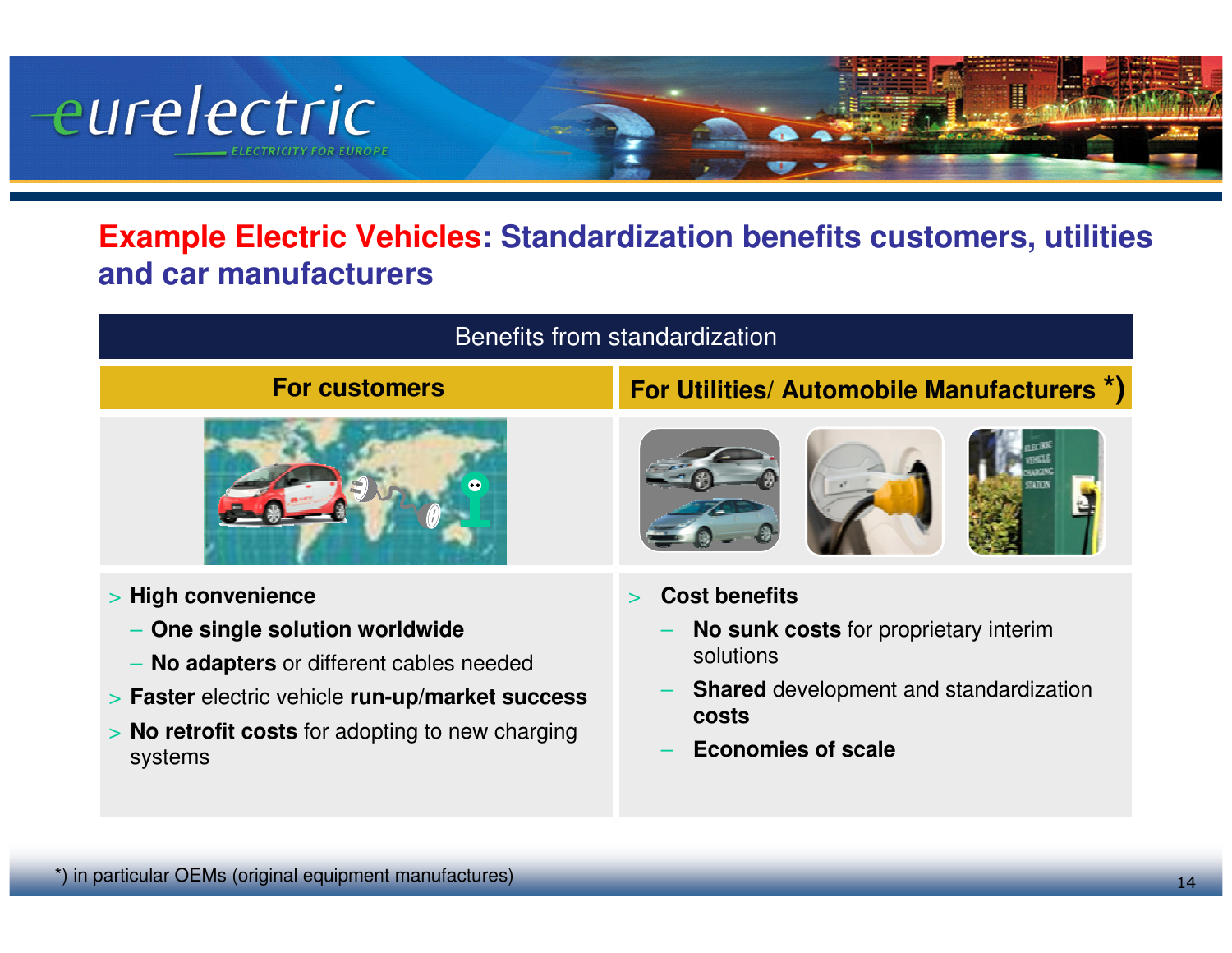

#### **Electric vehicles**

 **EURELECTRIC supports an OEM/Utility standardisation initiative started end of 2008 to accelerate and improve standards definition**

- •**Draft Proposal accepted as pre-standard**
- **Initiative will be converted into official ISO/ IEC standardisation**  •**groups**

 **Within the Framework of the Task Force Electric Vehicles EURELECTRIC participates in this initiative.**

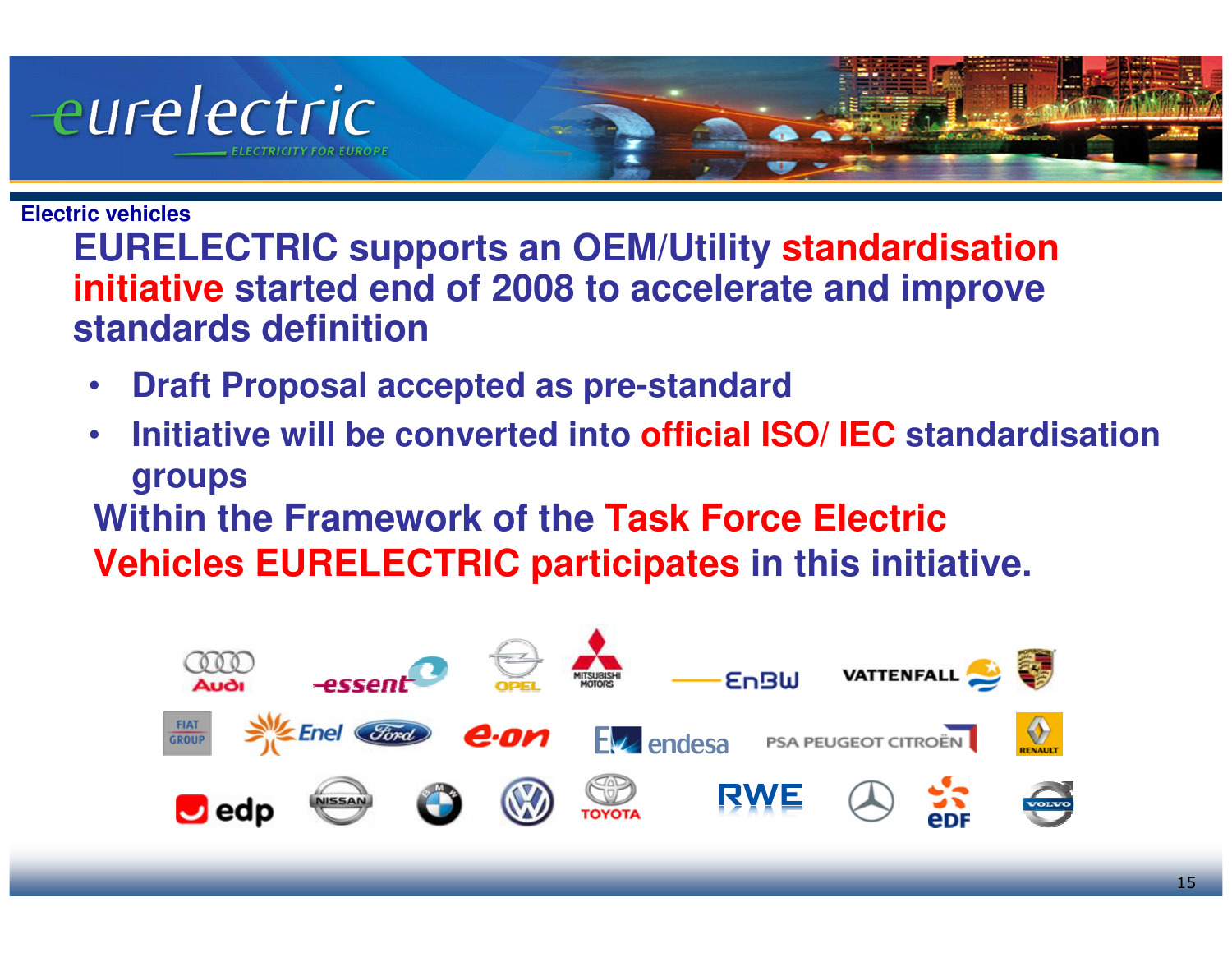

**Principals of electric vehicle/ grid standards can be transferred to smart grids components**

- •**Open communication standard (TCP / IP)**
- •**All market stakeholders can use protocol to communicate**
- • **Several software provider can be used ensuring competitive prices that keep cost and tariffs low**
- **Standards offer investment security and give market opportunities to new players**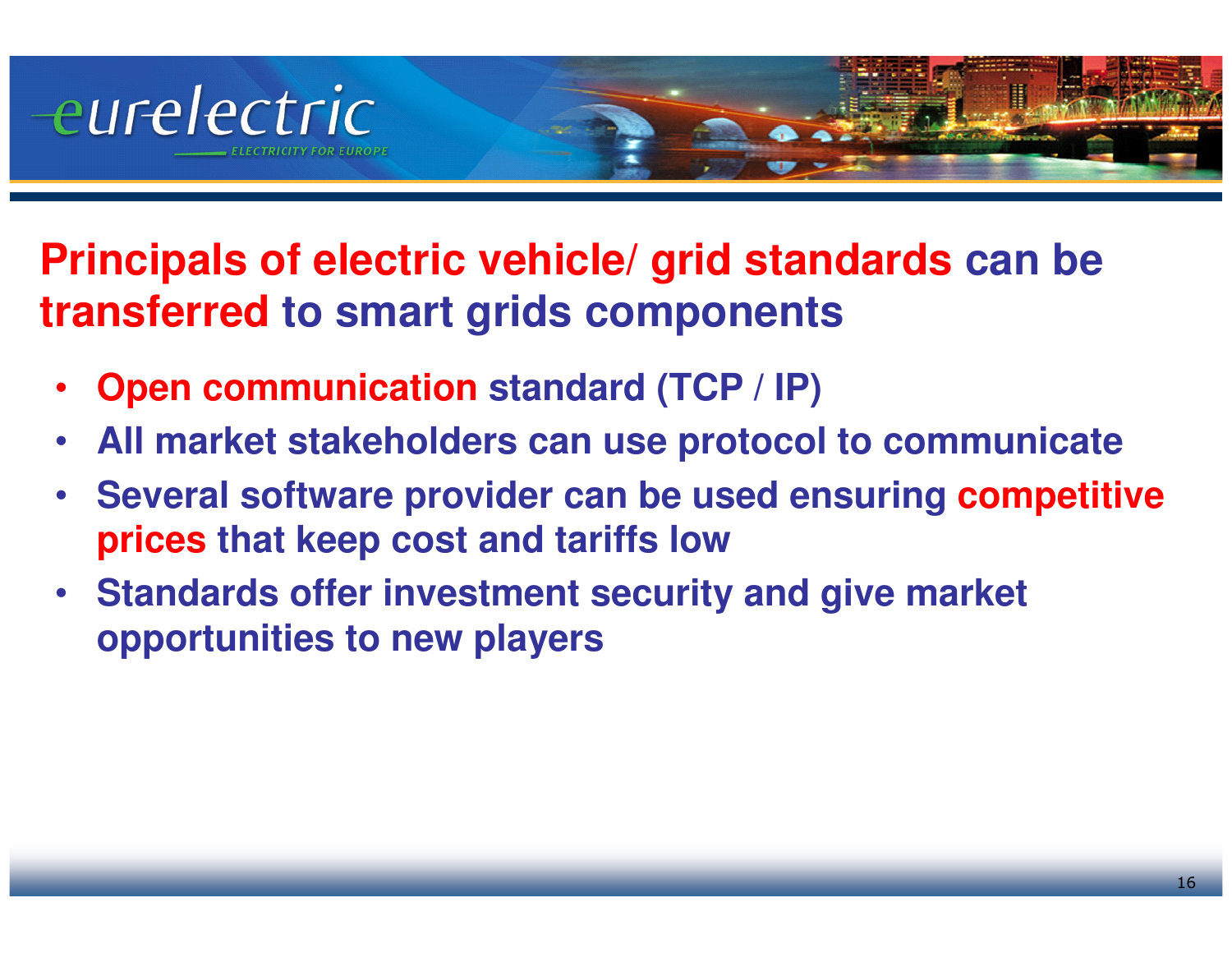#### **Example: DSM requires the "right" smart devices**

#### **Conventional meter**

eurelectric

• **Deferred information on consumption**•**Annual billing**

**Simple Smart Meters(AMR)**

- **Accurate and timely consumption Information**
	- **Peak pricing**
- •**More frequent billing**

• **Energy efficiency actions not directly effective on bill**

• **Consumer needs to actively response to info to reduce bill**

**Advanced Smart MeterSmartGrids / DSM**

• **Real time metering**

 **Bi-directional flow of information; contribution to energy balance**

- **Highly flexible pricing models connected to the availability of energy**
- **Permanent reduction of bill without permanent consumer decisions**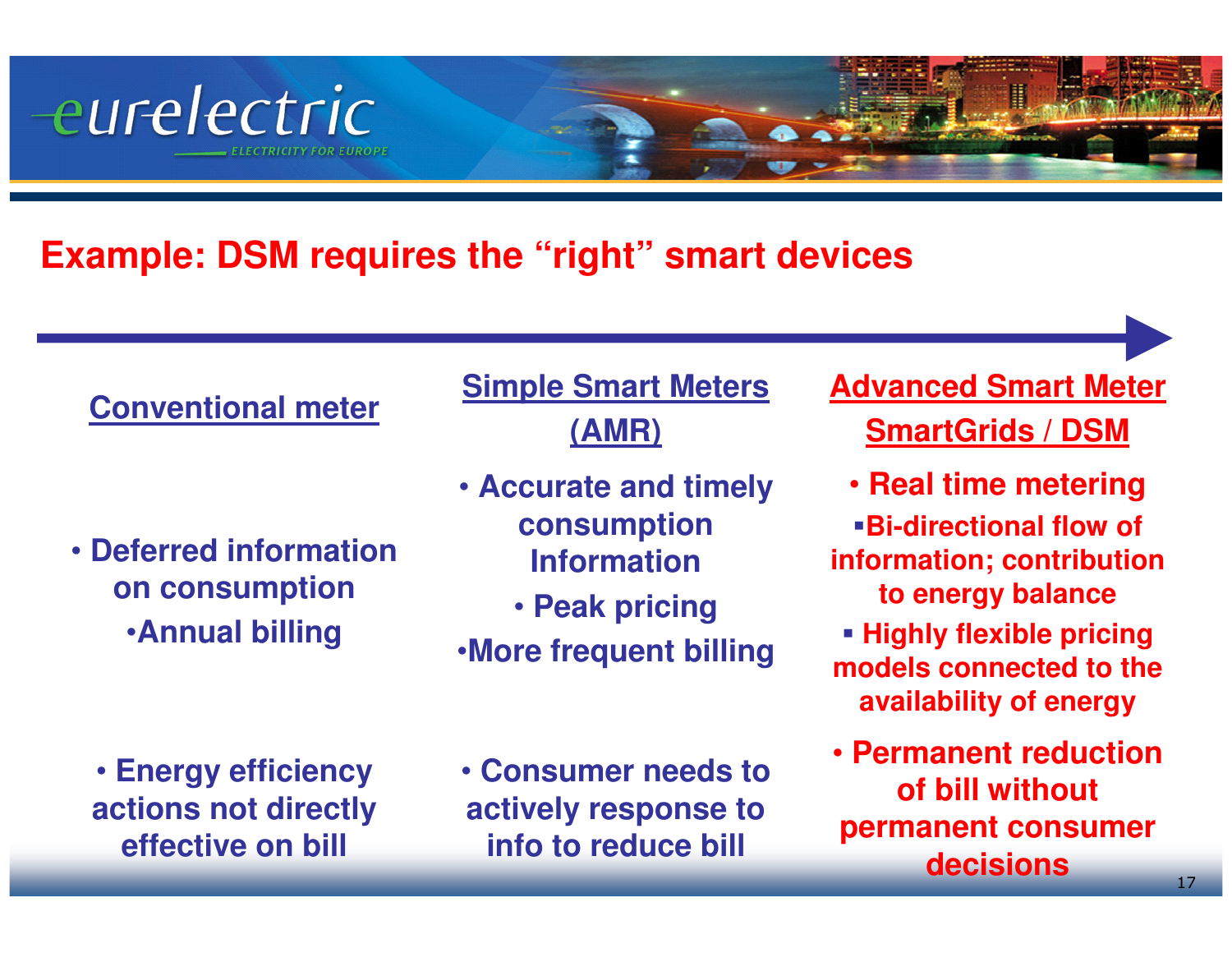

#### **Energy suppliers can use meters to extend their services**

- meters according to legal requirements as pre-requisite for new services
- system is modular and extendable

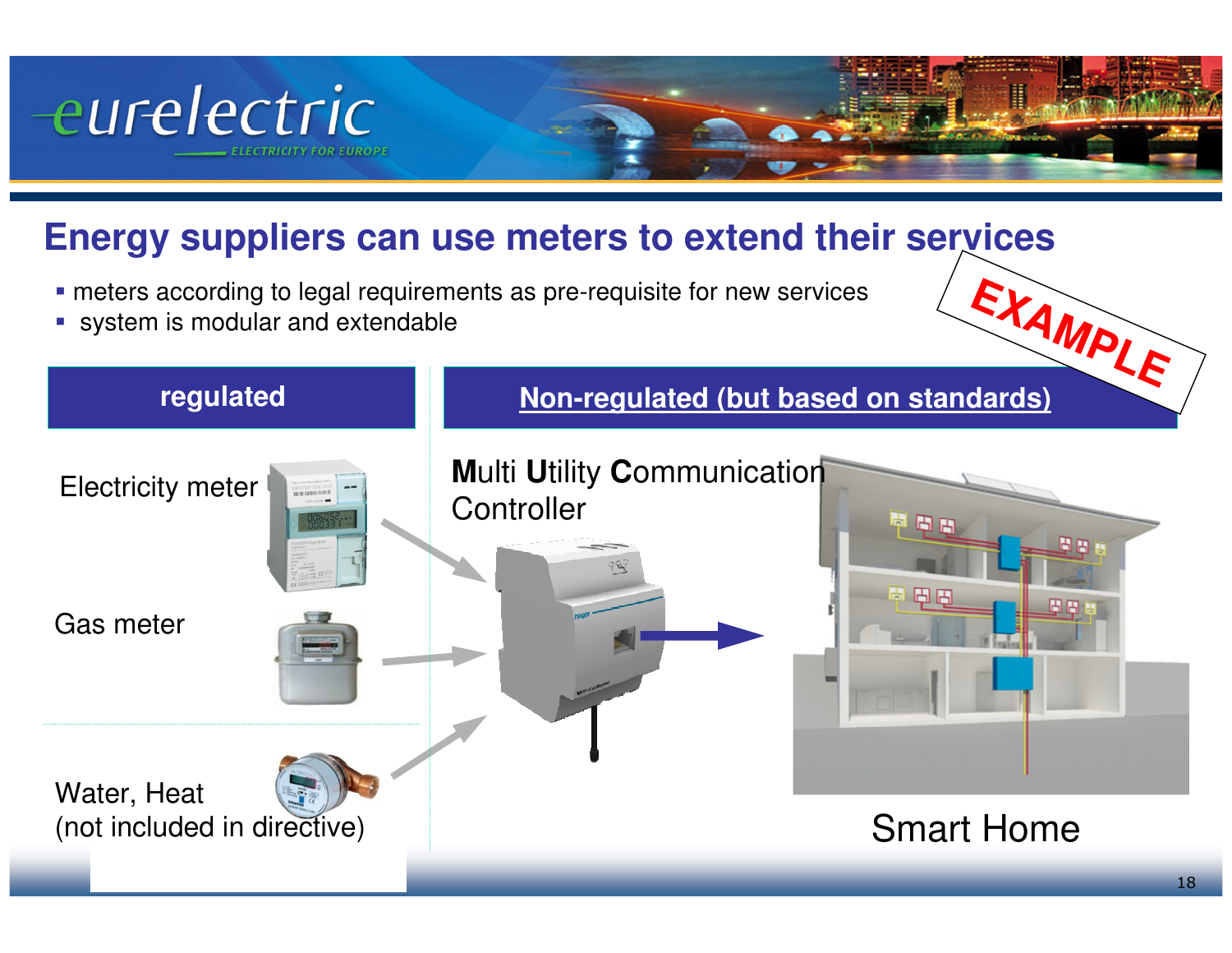

- **Suppliers' and new service providers' roles should be defined and let the market work**
	-
	-
	- The roles of the meter operation and metering service<br>have to be defined and assigned<br>- As soon as smart meters play a physical role with<br>respect to system stability this also has to be reflected<br>in the regulatory framew
	-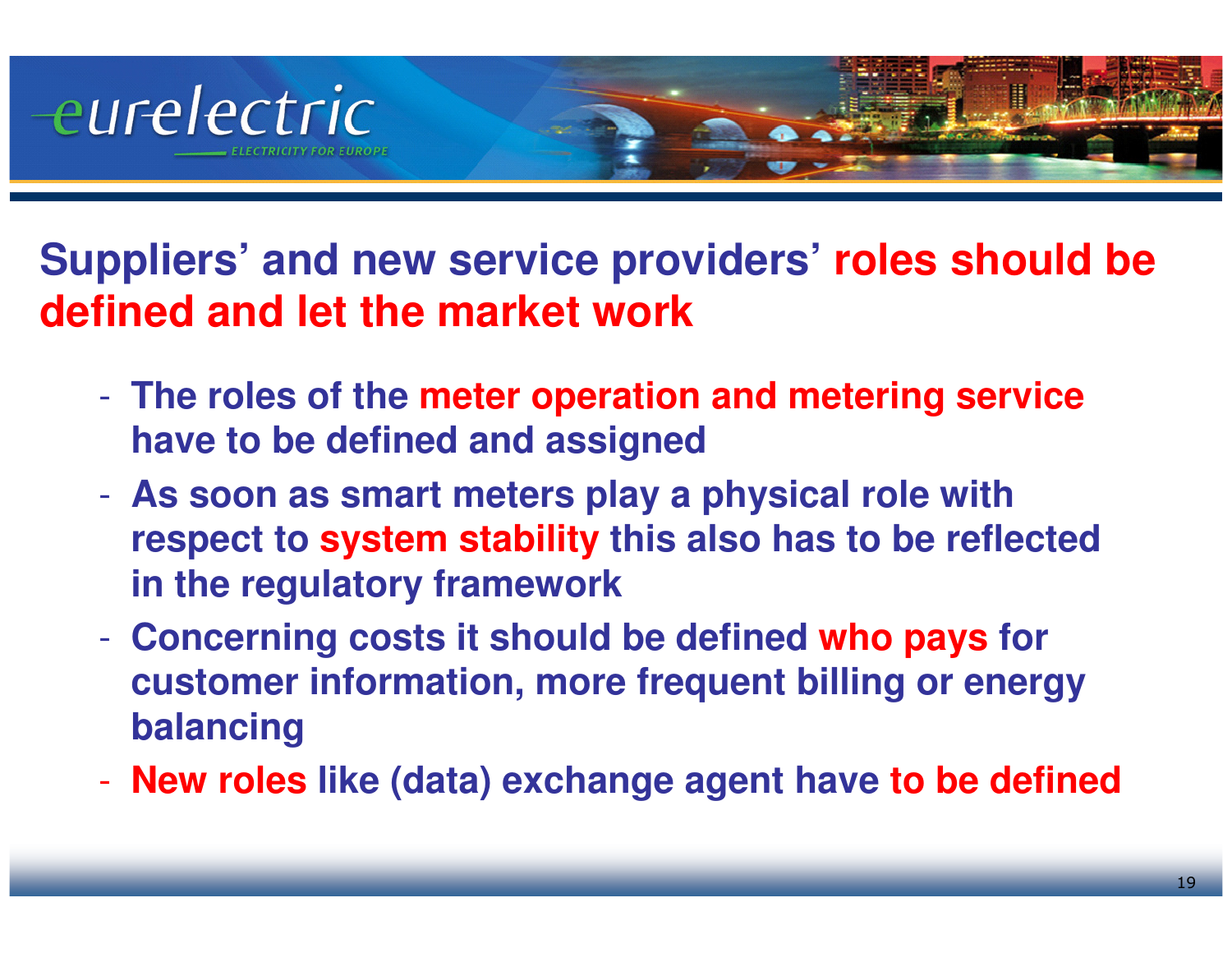

**Not all technology related activities must be regulated– regulation must also facilitate a market development…**

- **When geographical or coordinated roll out of smart grids elements offers cost advantages it should be done by one company e.g. the DSO**
- **Interoperability standards enable the market to compensate**   $\bullet$ **for lack of synchronisation due to existing functional and information unbundling**
- $\bullet$  **Not everything must be regulated but regulation is needed to create the right environment for a market to be developed**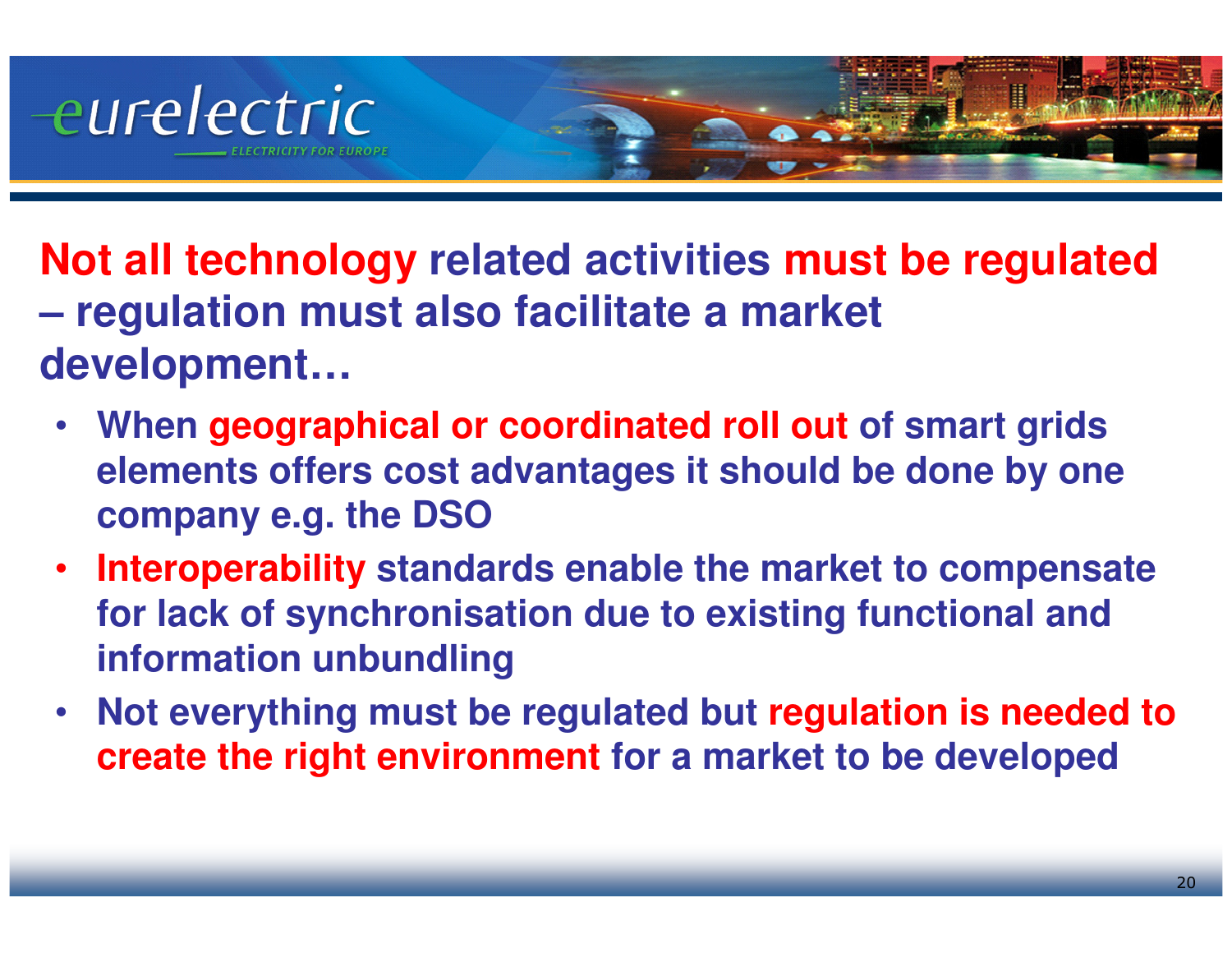

# **Highlights**

- **1. DSOs have a new mission – The regulatory frameworkmust adopt to this**
- **2. Not all technology related activities must be regulated –regulation must also facilitate a market development**
- **3. Adding "smartness" to the regulatory framework**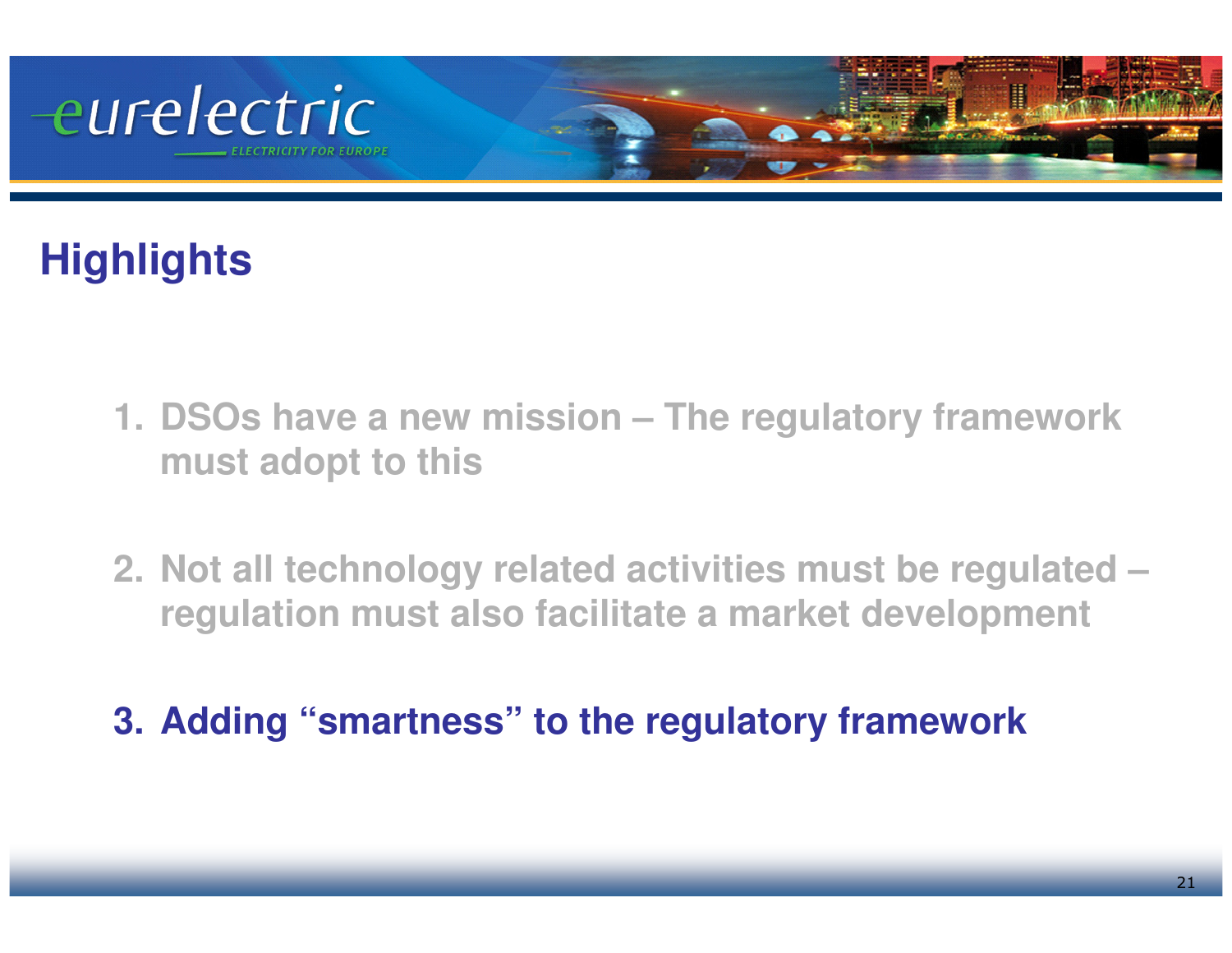

**The cost and risks incurred cannot all be covered by the market or existing recovery mechanisms**

- **Risk**
- **Capital cost**
- **Operating cost**



**expected effects**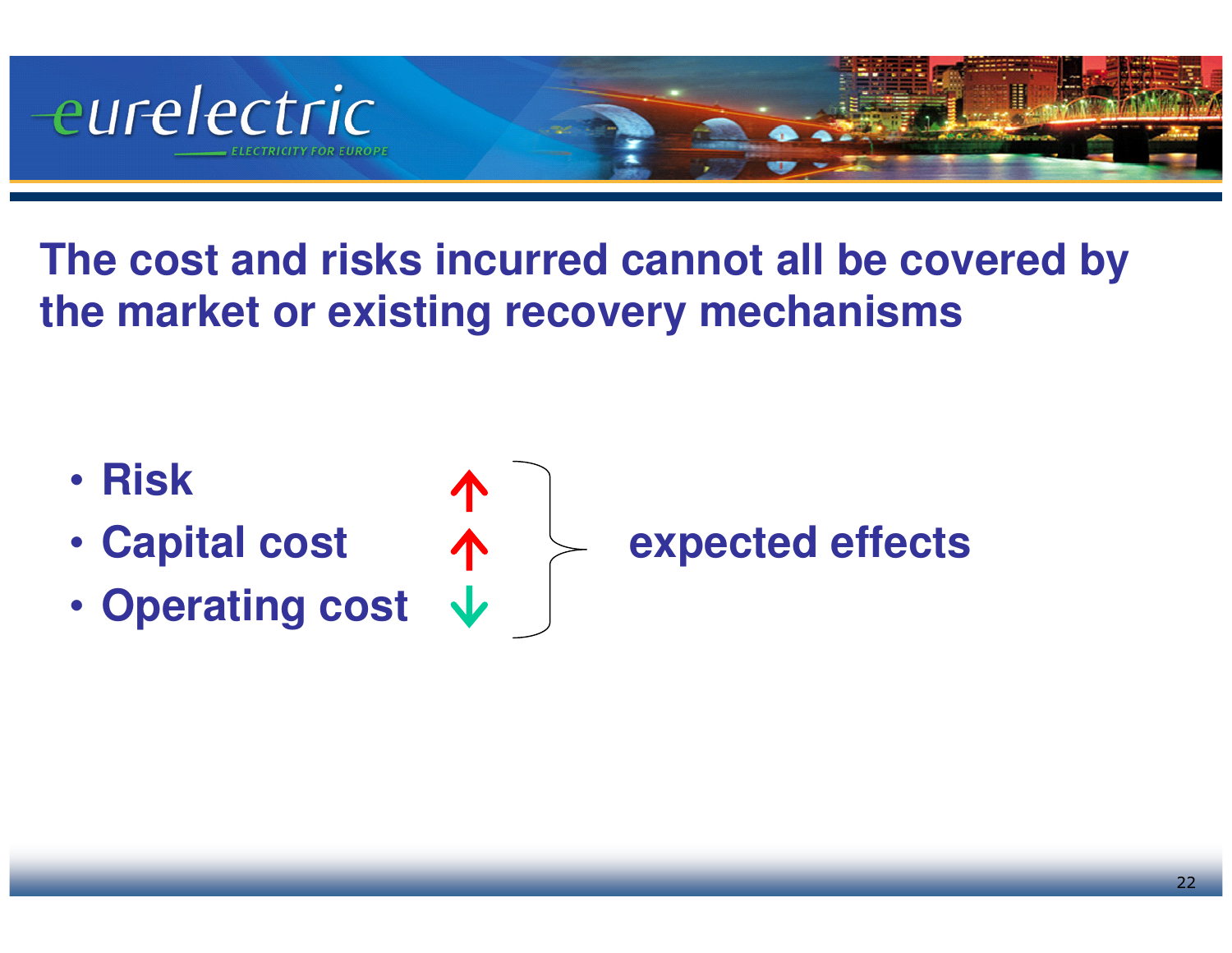

**Ideas for adding "smartness" to the regulatory framework (1/2)**

- **Internalise positive externalities**
- **Foster collaboration projects among stakeholders**
- **Tariff of use – reallocate network tariffs among stakeholders**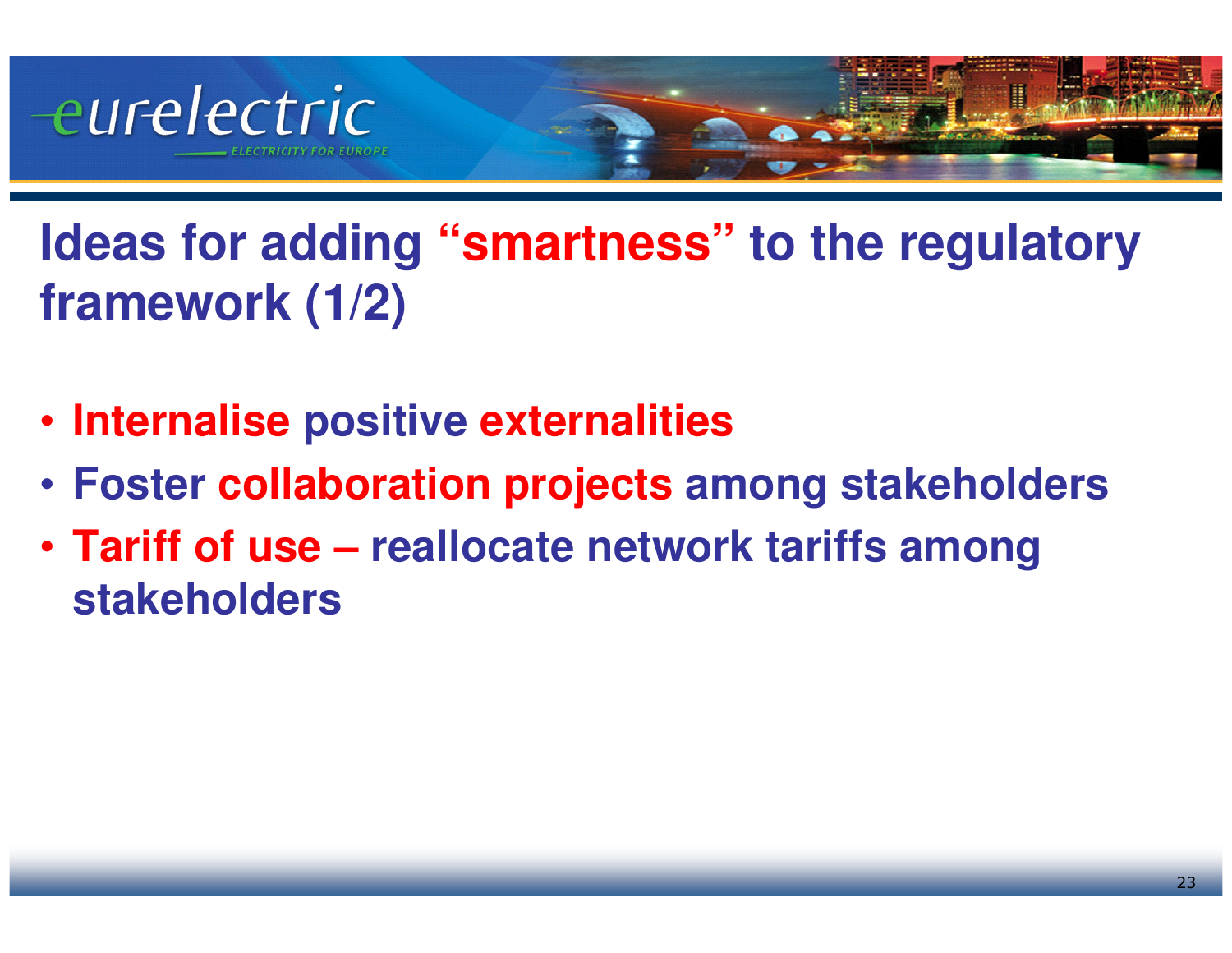

**Ideas for adding "smartness" to the regulatory framework (2/2)**

- **Performance based ratemaking (guaranteed/overall standards)**
- **Smart Grids factor in regulation formula (direct effect on DSOs revenues)**
- **Load revenues – charge customers for actual load(capacity tariff €/kW)**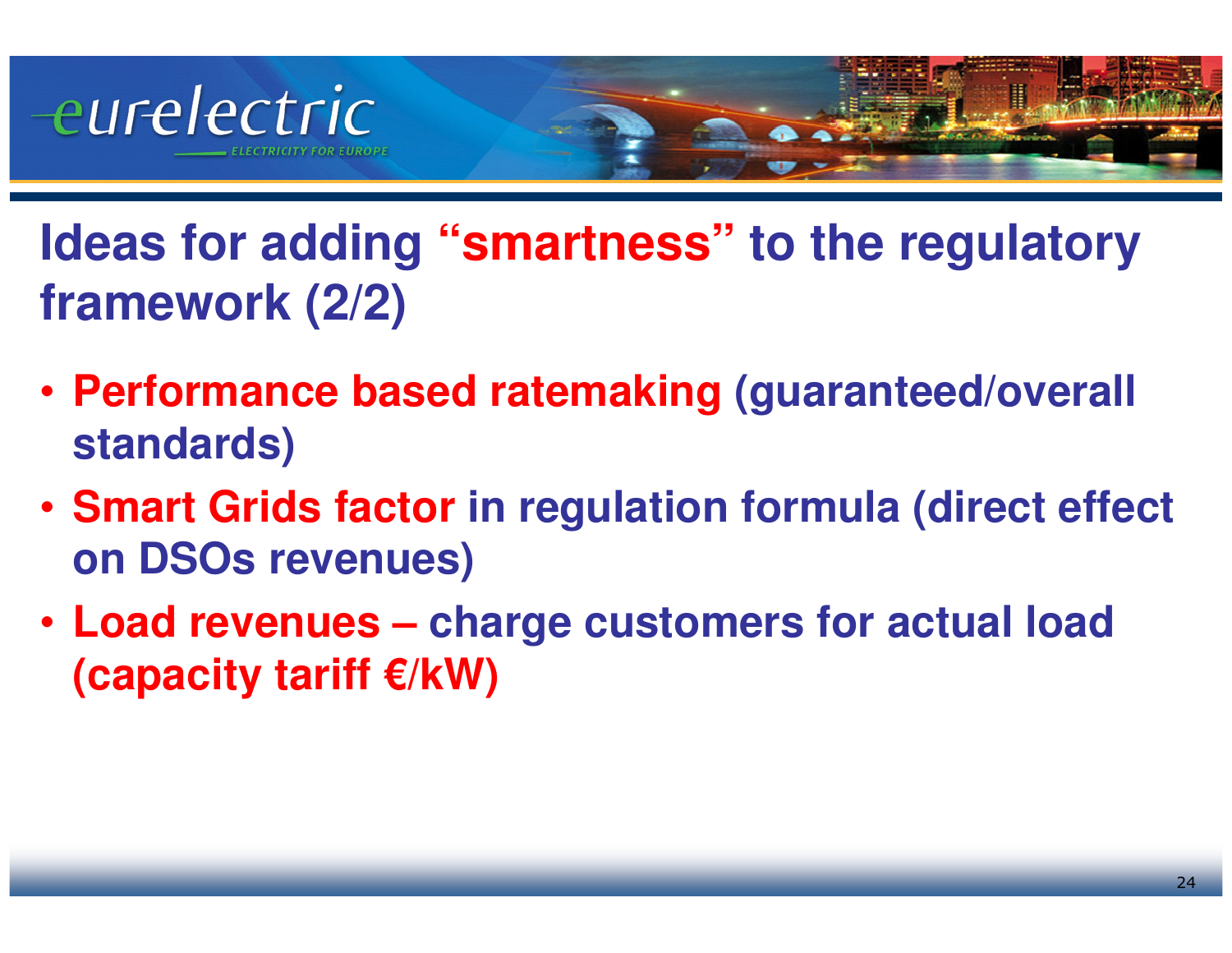# eurelectric

# **Conclusion**

### **Regulation must…**

- **Open new market opportunities for existing suppliers and**  •**new players**
- •**Empower the customers to make use of new possibilities**
- $\bullet$ **Contribute to define the right market model**
- • **Incentivise investments in new technologies with positive externalities**